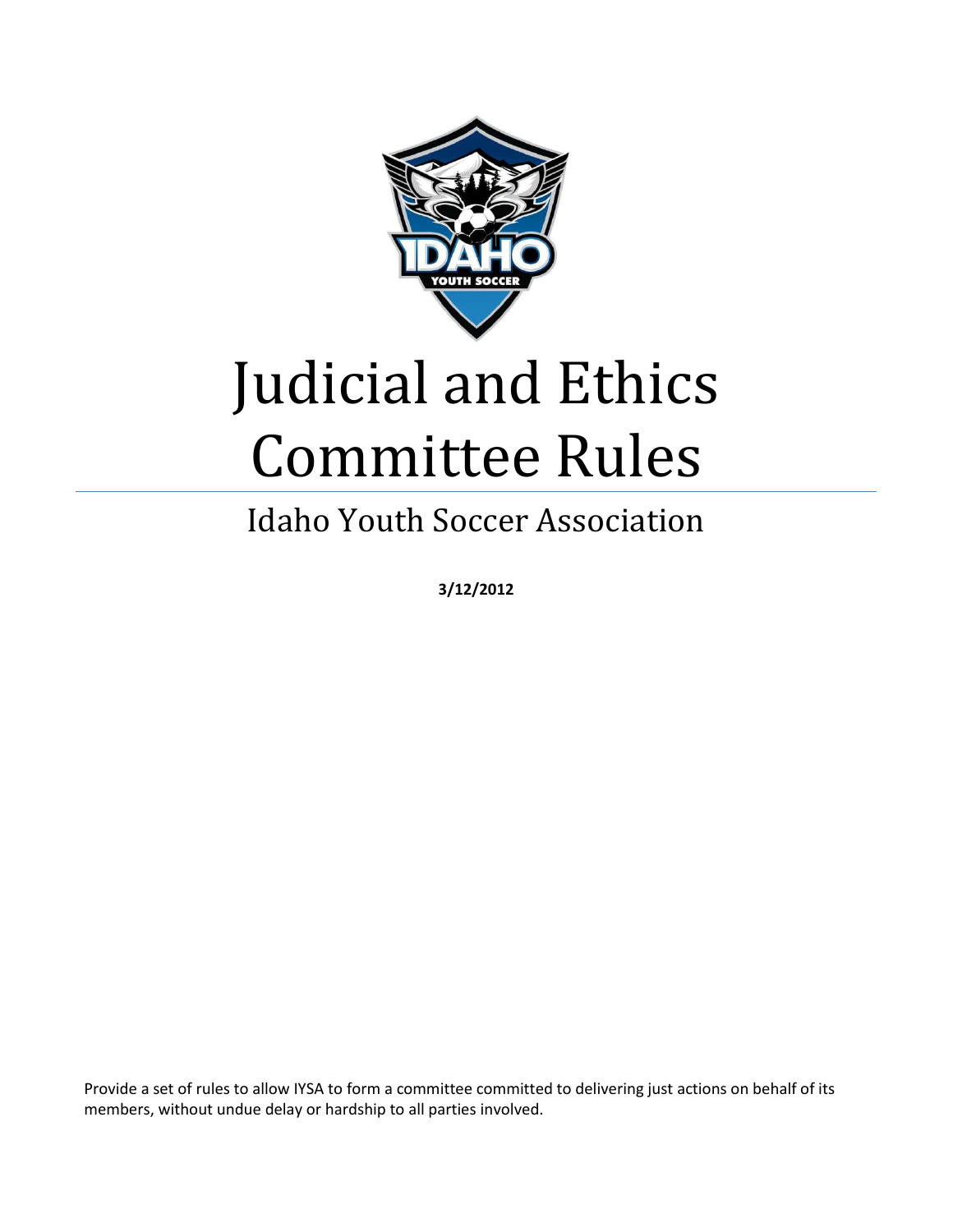# **Table of Contents**

| 1.  |  |
|-----|--|
| 2.  |  |
| 3.  |  |
| 4.  |  |
| 5.  |  |
| 6.  |  |
| 7.  |  |
| 8.  |  |
| 9.  |  |
| 10. |  |
| 11. |  |
| 12. |  |
| 13. |  |
| 14. |  |
| 15. |  |
| 16. |  |
| 17. |  |
| 18. |  |
| 19. |  |
| 20. |  |
| 21. |  |
|     |  |
|     |  |
| 24. |  |
| 25. |  |
| 26. |  |
| 27. |  |
| 28. |  |
| 29. |  |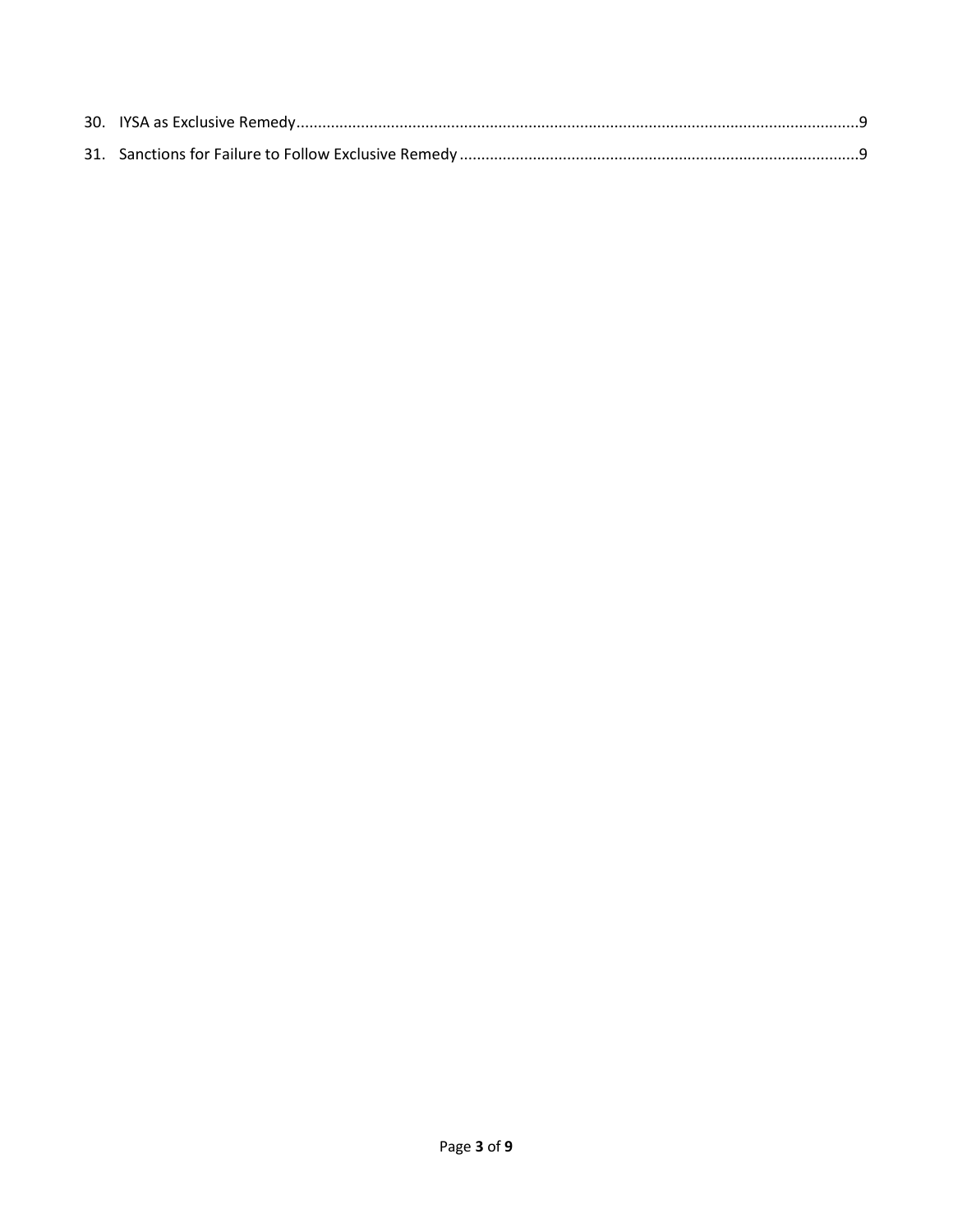#### <span id="page-3-0"></span>**1. Purpose**

The purpose for the Judicial and Ethics Committee is to receive complaints alleging rules violations, code of conduct violations, and other actions that are inconsistent with the traditions and spirit of the game of soccer. The parties subject to the jurisdiction of the Judicial and Ethics Committee, against whom complaints may be made include, but are not limited to players or prospective players, coaches or prospective coaches, affiliate members or prospective affiliate members, affiliate's board of directors, affiliate's or IYSA's administrative staff, affiliate's team managers and team officials, team supporters, referees, or referee organization board members. The Judicial and Ethics Committee shall make its best effort to provide timely and concise investigations into complaints allowing the accused and accuser to present evidence, and then report their findings to the IYSA President as well as the accused.

# <span id="page-3-1"></span>**2. Committee Composition**

The Judicial and Ethics Committee shall consist of an odd number of members, but in any case not fewer than three and no more than seven members. The Chairperson of the Judicial and Ethics Committee shall be appointed annually by the President, subject to the approval of the Idaho Youth Soccer Association Board of Directors. Other members of the Judicial and Ethics Committee shall be chosen by the Chairperson on a per complaint basis. Eligible members shall include the Idaho Youth Soccer Association Board of Directors, Executive Director, Director of Coaching, or Assistant Director of Coaching unless a conflict of interest exists. If due to conflicts of interests, three members cannot be appointed, the Chairperson shall appoint an unbiased IYSA member to fill each required spot, as set forth in Section 19 below.

# <span id="page-3-2"></span>**3. Conflict of Interest**

No member of the Judicial and Ethics Committee shall participate in any case or controversy in which that member has a direct interest or the appearance of a conflict of interest, as determined by the Chairperson. Members of the Judicial and Ethics Committee may decline assignment to any case or controversy based on their actual or perceived conflict of interest.

#### <span id="page-3-3"></span>**4. Acting Chairperson**

If the Chairperson elects not to participate in a case or controversy due to a conflict of interest or any other reason, the IYSA President shall select a member of the IYSA Board of Directors to serve as Acting Chairperson, who shall be endowed with the rights and responsibilities of the Chairperson for the particular case or controversy.

#### <span id="page-3-4"></span>**5. Procedures**

The Judicial and Ethics Committee may adopt procedures as it may determine to be appropriate and desirable in order to fulfill its responsibilities. Any objection to the procedures of the Judicial and Ethics Committee must be raised before the Committee in order to be grounds for appeal. At a minimum, the complaining and accused parties are allowed present documentary evidence, and, if the Chairperson deems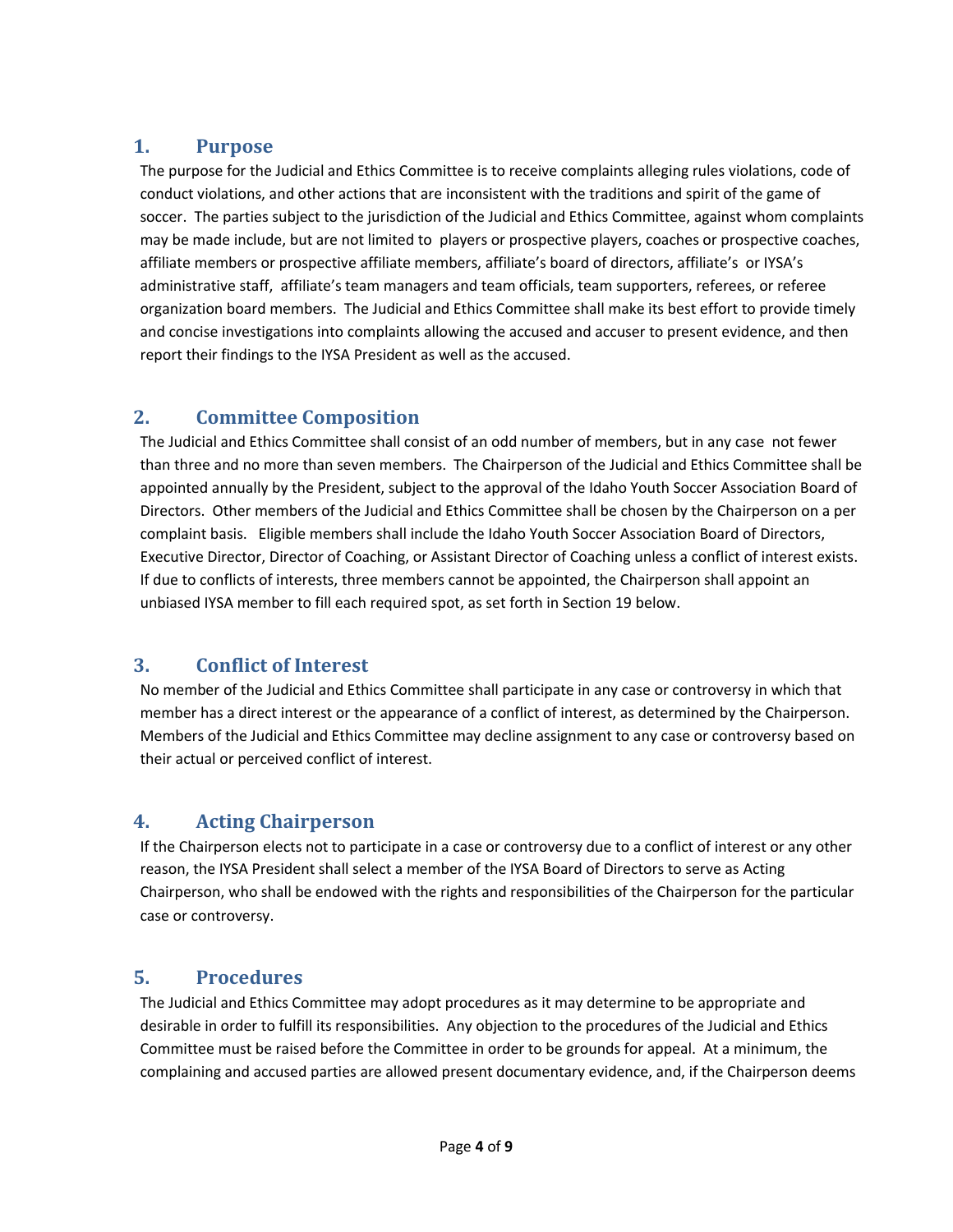it necessary, the parties to a case or controversy shall have the opportunity to be heard, present testimonial evidence, and to respond to the accusations.

# <span id="page-4-0"></span>**6. Original Jurisdiction**

The Judicial and Ethics Committee may exercise original jurisdiction over all allegations of misconduct or malfeasance related to the Association and its activities. The Judicial and Ethics Committee shall have jurisdiction over complaints made against players or prospective players, coaches or prospective coaches, affiliate members or prospective affiliate members, affiliate's board of directors, affiliate's or IYSA's administrative staff, affiliate's team managers and team officials, team supporters, referees, or referee organization board members. However, the parties must have attempted to resolve their dispute informally prior to invoking the jurisdiction of the Judicial and Ethics Committee. The original jurisdiction of the Judicial and Ethics Committee is invoked by the filing of a complaint as set forth in Section 10 below.

# <span id="page-4-1"></span>**7. Exclusive Jurisdiction**

The Judicial and Ethics Committee may exercise exclusive jurisdiction over all allegations of misconduct or malfeasance arising from any match sanctioned by the Idaho Youth Soccer Association or any match involving a team affiliated with Idaho Youth Soccer Association.

# <span id="page-4-2"></span>**8. Appellate Jurisdiction**

The Judicial and Ethics Committee may exercise appellate jurisdiction upon receipt of a referral from District Commissioners.

# <span id="page-4-3"></span>**9. Sources of Authority**

The Judicial and Ethics Committee shall be responsible for adjudicating complaints alleging violations of, administering and enforcing the disciplinary rules of IYSA, as well as any other rules of conduct established by IYSA that are not specifically addressed in its Bylaws, including but not limited to, the Code of Conduct, IYSA sanctioned Tournament rules, and District specific rules. These rules also include, but are not limited to, published rules of competition, the rules, regulations, bylaws, and constitutions of IYSA, USYS, USSF, and FIFA.

# <span id="page-4-4"></span>**10. Review and Investigation**

The Judicial and Ethics Committee is empowered to investigate and review matters within its jurisdiction. All matters referred to the Judicial and Ethics Committee must be submitted in writing using the IYSA Incident Report Form which constitutes a complaint within the meaning of these rules, and shall be delivered to the IYSA office within twenty (20) days of the incident, or twenty (20) days after the discovery of the incident should have reasonably been made (whichever is earlier) to be considered timely. office. The committee will not consider verbal allegations of misconduct or unethical behavior or any complaints that are not timely made except as noted below. The Executive Director or Directors of Coaching of Idaho Youth Soccer Association may invoke the jurisdiction of the Judicial and Ethics Committee on their own initiative if they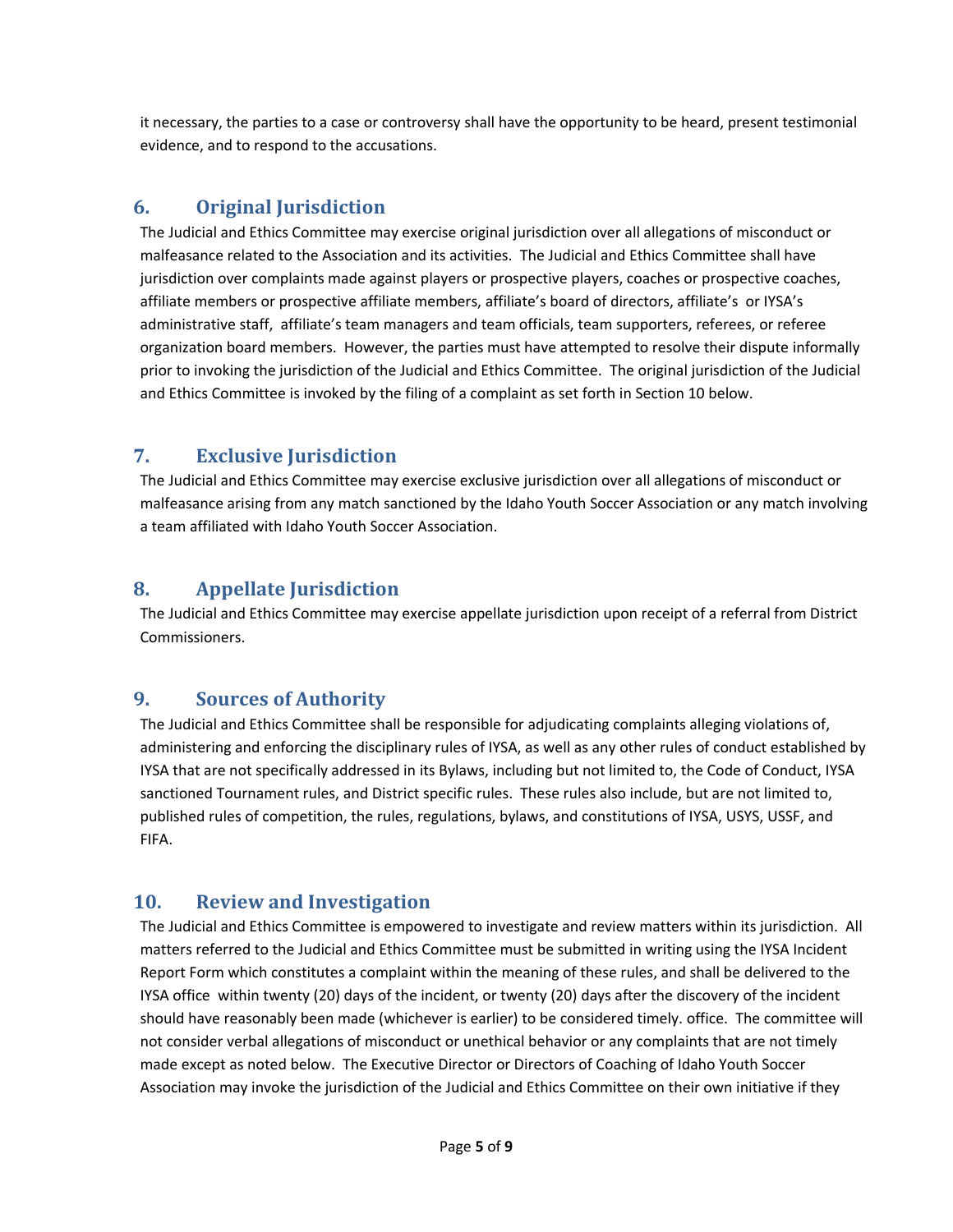receive information which they believe constitutes a violation of any rules or code of conduct applicable to Idaho Youth Soccer Association or it affiliates.

All complaints referred to the Judicial and Ethics Committee shall be in writing and include the nature and specifics of the allegations, including the identification of all rules or procedures that have been violated OR the ethical and/or behavioral actions personally observed by the complainant, and all supporting documentation. . Referee game reports and USSF Misconduct reports submitted via IYSA are considered to have met the above requirements and will be automatically submitted to the Judicial and Ethics Committee Chairperson for review. Once a complaint is received by Idaho Youth Soccer Association, the Executive Director or Directors of Coaching of Idaho Youth Soccer Association will review the complaint to determine if it meets the jurisdictional requirements of the Judicial and Ethics Committee.

# <span id="page-5-0"></span>**11. Temporary Orders**

The Judicial and Ethics Committee is empowered to issue temporary orders that may suspend or otherwise condition IYSA participation until the timely completion of the committee's review of a matter. The President of IYSA can override temporary orders for special cases as he/she deems fit (for example, in cases where such a decision may cause serious financial burden upon the parties and the nature of the grievance is not likely to cause any harm until conclusion of the Judicial and Ethics Committee investigation and hearings).

# <span id="page-5-1"></span>**12. Appearance Request**

The Judicial and Ethics Committee, at its sole discretion, may request any person or entity subject to its jurisdiction to appear before the Committee and/or to provide information or materials related to any pending complaint or disciplinary matter. Appearance before the Judicial and Ethics Committee is not mandatory; however, failure to cooperate with such requests or efforts made to tamper with requested materials may be grounds for immediate suspension from IYSA activities.

# <span id="page-5-2"></span>**13. Investigative Member**

The Chairperson of the Judicial and Ethics Committee may appoint an Investigative Member to investigate any matter within the jurisdiction of the Judicial and Ethics Committee prior to determining whether a hearing on the matter is appropriate.

# <span id="page-5-3"></span>**14. Notification**

Parties subject to the disciplinary action will be provided with notice of the specific charges or alleged violations. Service may be accomplished by certified, registered, or regular US Mail; facsimile; telephone; or electronic mail (e-mail).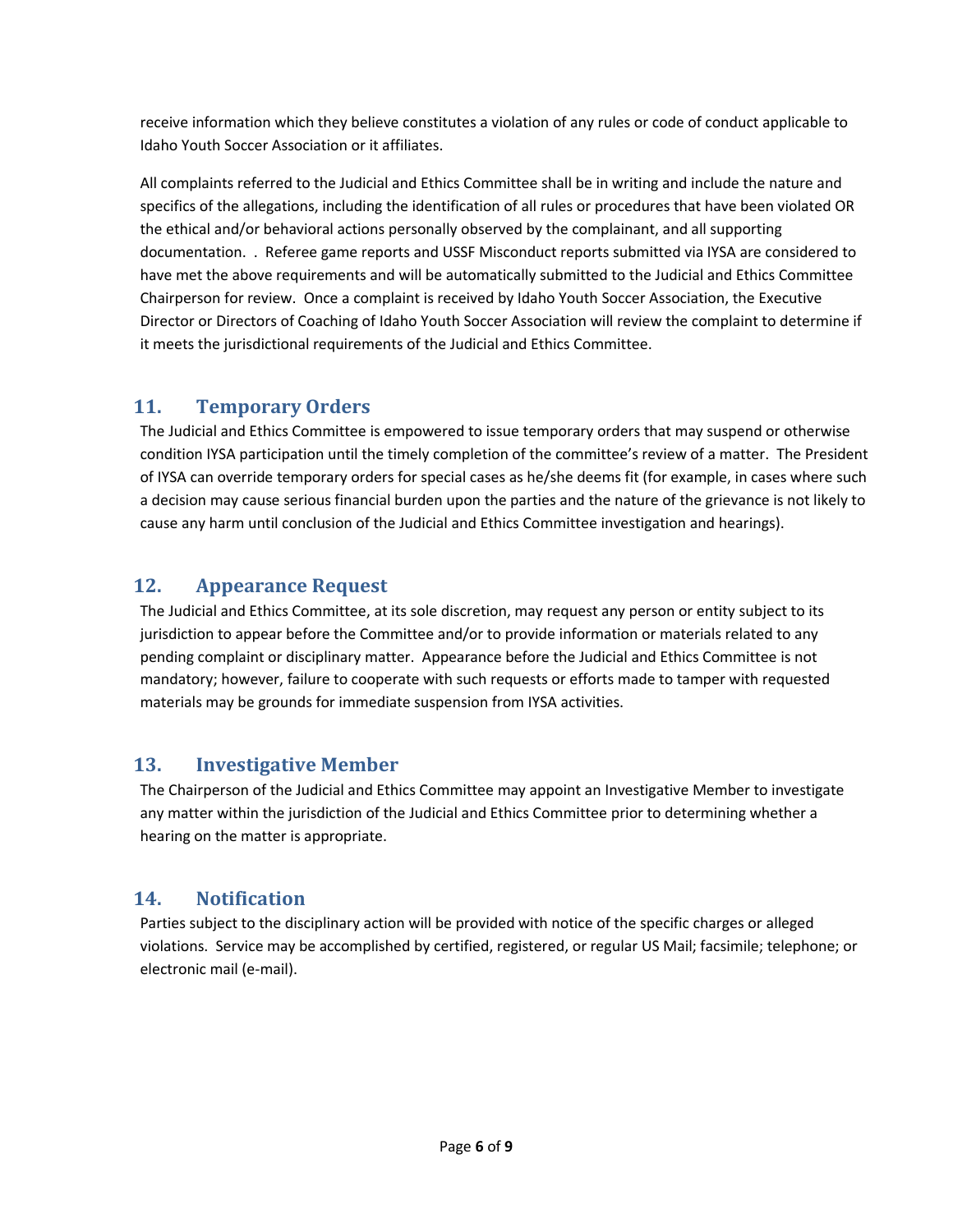#### <span id="page-6-0"></span>**15. Discovery**

Parties subject to the jurisdiction of the Judicial and Ethics Committee will be granted access to all pertinent information and materials related to the case or controversy, as determined by the Chairperson of the Judicial and Ethics Committee. Disputes related to discovery shall be presented to and decided by the Chairperson of the Judicial and Ethics Committee.

# <span id="page-6-1"></span>**16. Misconduct During Proceedings**

Misconduct occurring during or as part of proceedings before the Judicial and Ethics Committee is neither privileged nor immunized. The Judicial and Ethics Committee may consider such matters of misconduct and impose sanctions as part of the same proceeding. The filing of a complaint or report not made in good faith or personal knowledge, as determined by the Judicial and Ethics Committee, may be grounds for disciplinary action against the person or entity making the complaint.

#### <span id="page-6-2"></span>**17. Hearings**

Upon request by a party subjected to automatic discipline by IYSA bylaws, or upon the initiative of the Chairperson, the Judicial and Ethics Committee will convene a hearing to take testimony, examine evidence, and/or consider arguments. The committee may adopt hearing procedures it deems appropriate, provided that the parties to a complaint are allowed an opportunity to appear and represent their positions. A hearing cannot be requested to dispute automatic discipline as a result of a red card. If additional rules violations are verified within the investigation of the initial complaint, the Judicial and Ethics Committee may act on these additional violations when determining the merits of a complaint or entering decisions or orders..

# <span id="page-6-3"></span>**18. Request for Hearing**

A party subjected to automatic suspension may request a hearing to contest the suspension. Notice of a request for a hearing must be filed at the IYSA office within five (5) business days of the effective date of the suspension.

# <span id="page-6-4"></span>**19. Panel Assignment**

Upon receipt of a request for hearing or upon the chairperson's initiative, the Chairperson of the Judicial and Ethics Committee shall appoint a panel an odd number of panelists consisting of not fewer than three and no more than seven members of the IYSA board, IYSA's Executive Director, Director of Coaching, or Assistant Director of Coaching to consider the matter. In the event that a suitable panel cannot be seated due to disqualifications, the Chairperson may appoint impartial individual(s) to consider the particular case.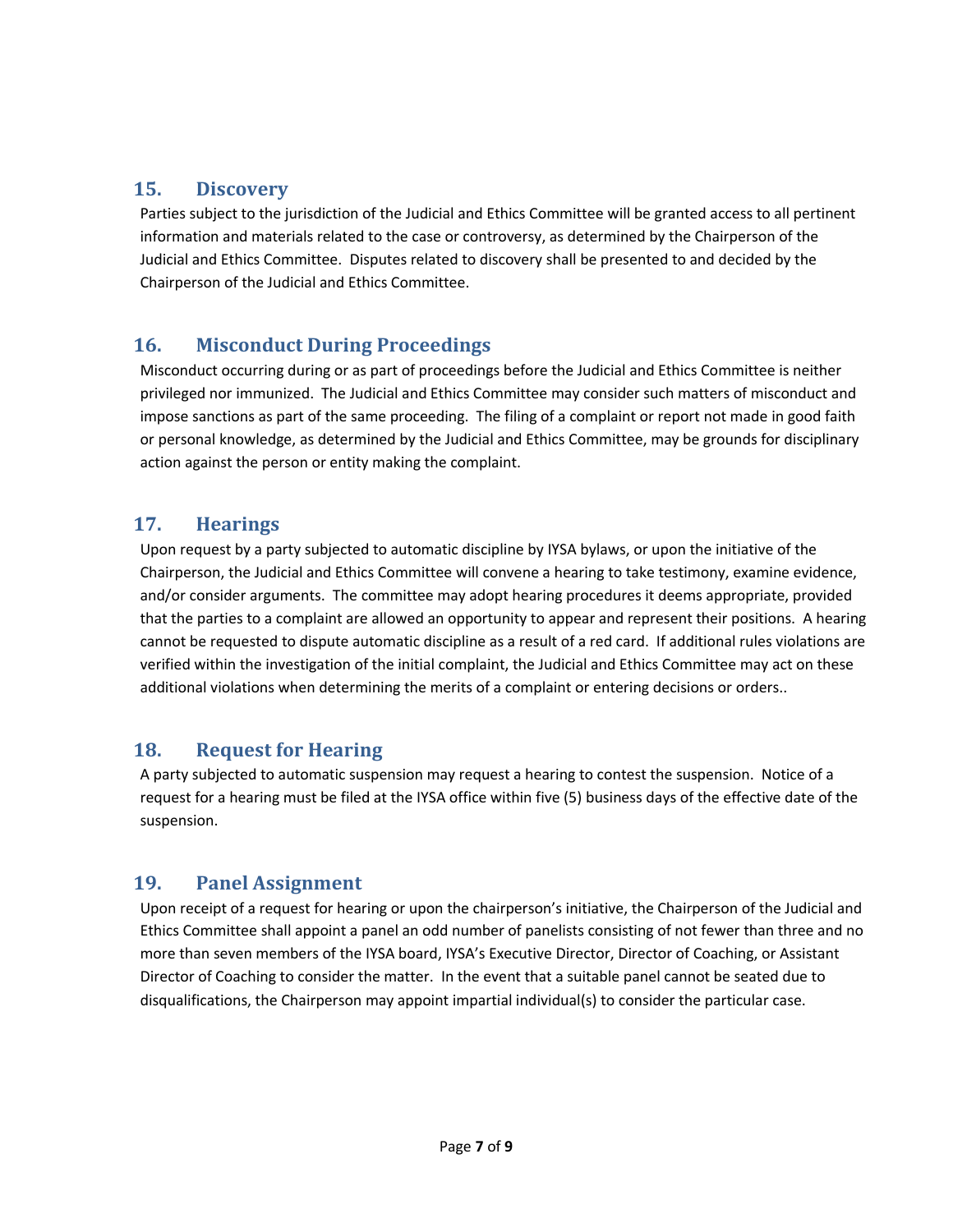#### <span id="page-7-0"></span>**20. Telephonic Hearings**

If deemed necessary and appropriate, the Judicial and Ethics Committee may convene a hearing during which parties or witnesses may participate by telephone.

#### <span id="page-7-1"></span>**21. Notice of Hearing**

Parties shall be given reasonable notice of date, time and place of a hearing as well as a reasonable notice of the matter under review. The Chairperson shall have the discretion to sustain an objection to the date, time or place of a hearing, and may reschedule the hearing upon reasonable notice. Notice may be accomplished by certified, registered, or regular US Mail; facsimile; telephone; electronic mail; or by hand-delivery to the IYSA office.

#### <span id="page-7-2"></span>**22. Failure to Appear**

Any person or entity given notice to appear before the Judicial and Ethics Committee are expected to appear or telephone into the hearing. Appearance before the Judicial and Ethics Committee is not mandatory; however, failure to cooperate with such requests may be grounds for immediate suspension from IYSA activities.

#### <span id="page-7-3"></span>**23. Sanctions**

The Judicial and Ethics Committee is empowered to impose any form of discipline deemed appropriate by the Committee after a majority vote of its members unless otherwise prohibited by IYSA, USYSA, or USSF constitution, bylaws, rules or policies.

# <span id="page-7-4"></span>**24. Decisions**

The Judicial and Ethics Committee shall issue a final decision, resolving a case or controversy, not more than ten (10) business days after the close of a hearing. The Judicial and Ethics Committee may, as it deems appropriate, make findings or fact, and issue determinations of violation in accordance with the Constitution, Bylaws, rules regulations, and procedures of the IYSA, USYSA, and USSF. Deliberations after hearing shall be in private and the Committee's deliberations shall not be disclosed to the public.

# <span id="page-7-5"></span>**25. Orders**

The Judicial and Ethics Committee is empowered to issue both temporary and final orders, after the review of the IYSA President and informing the IYSA Executive Board, to enforce to its decisions. After review, if the President finds the decision to be in violation of a rule, then the decision is to be resubmitted to the committee for further review.

# <span id="page-7-6"></span>**26. Notice of Decision and Orders**

Decisions and orders of the Judicial and Ethics Committee shall be conveyed to parties by certified, registered, or US Mail; facsimile; telephone; or by hand-delivery. Copies of decisions and orders of the